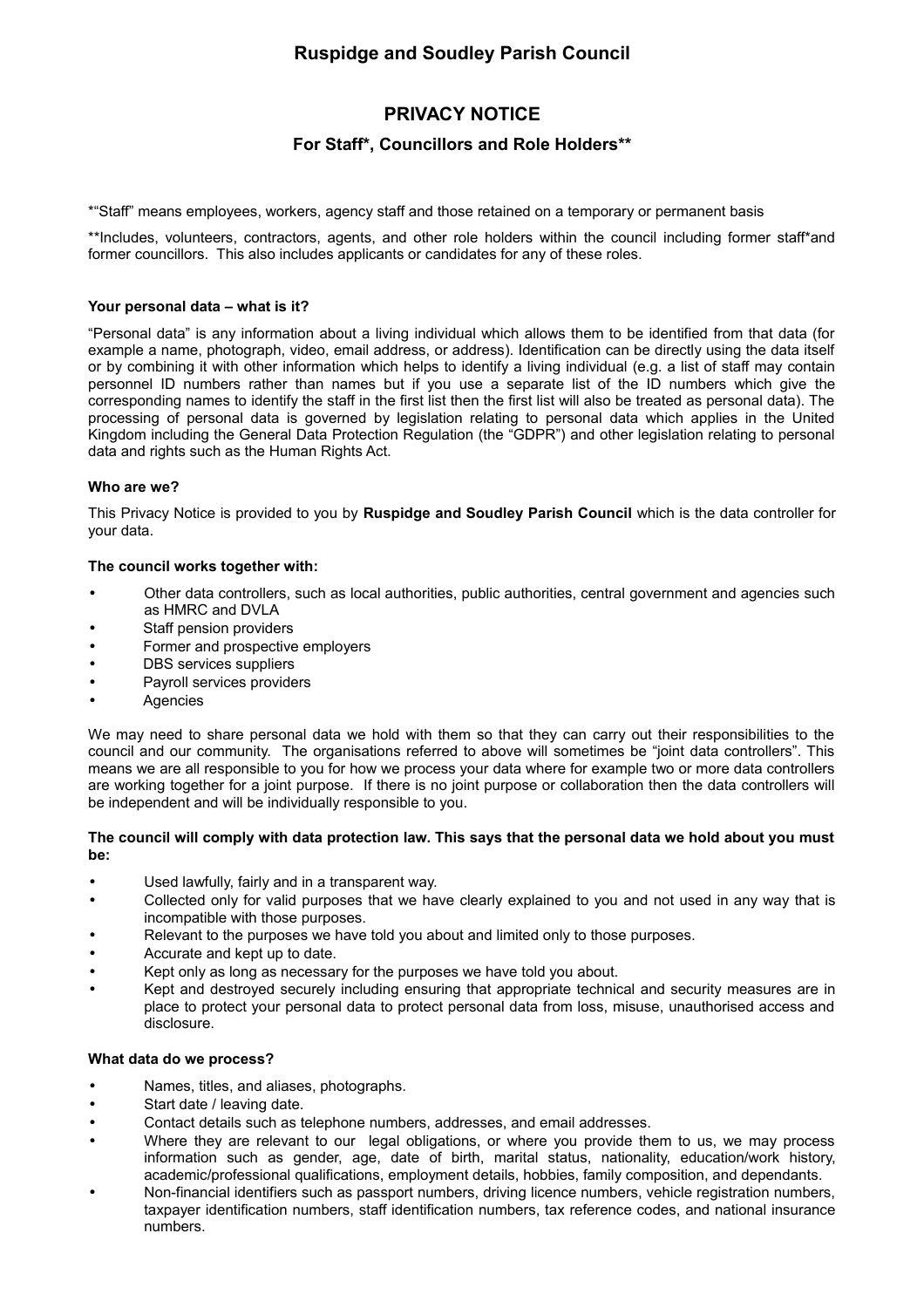- Financial identifiers such as bank account numbers, payment card numbers, payment/transaction identifiers, policy numbers, and claim numbers.
- Financial information such as National Insurance number, pay and pay records, tax code, tax and benefits contributions, expenses claimed.
- Other operational personal data created, obtained, or otherwise processed in the course of carrying out our activities, including but not limited to, CCTV footage, recordings of telephone conversations, IP addresses and website visit histories, logs of visitors, and logs of accidents, injuries and insurance claims.
- Next of kin and emergency contact information.
- Recruitment information (including copies of right to work documentation, references and other information included in a CV or cover letter or as part of the application process and referral source, e.g. agency, staff referral).
- Location of employment or workplace.
- Other staff data (not covered above) including; level, performance management information, languages and proficiency; licences/certificates, immigration status; employment status; information for disciplinary and grievance proceedings; and personal biographies.
- CCTV footage and other information obtained through electronic means such as swipe card records.
- Information about your use of our information and communications systems.

# **We use your personal data for some or all of the following purposes: -**

Please note: We need all the categories of personal data in the list above primarily to allow us to perform our contract with you and to enable us to comply with legal obligations.

- Making a decision about your recruitment or appointment.
- Determining the terms on which you work for us.
- Checking you are legally entitled to work in the UK.
- Paying you and, if you are an employee, deducting tax and National Insurance contributions.
- Providing any contractual benefits to you.
- Liaising with your pension provider.
- Administering the contract we have entered into with you.
- Management and planning, including accounting and auditing.
- Conducting performance reviews, managing performance and determining performance requirements.
- Making decisions about salary reviews and compensation.
- Assessing qualifications for a particular job or task, including decisions about promotions.
- Conducting grievance or disciplinary proceedings.
- Making decisions about your continued employment or engagement.
- Making arrangements for the termination of our working relationship.
- Education, training and development requirements.
- Dealing with legal disputes involving you, including accidents at work.
- Ascertaining your fitness to work.
- Managing sickness absence.
- Complying with health and safety obligations.
- To prevent fraud.
- To monitor your use of our information and communication systems to ensure compliance with our IT policies.
- To ensure network and information security, including preventing unauthorised access to our computer and electronic communications systems and preventing malicious software distribution.
- To conduct data analytics studies to review and better understand employee retention and attrition rates.
- Equal opportunities monitoring.
- To undertake activity consistent with our statutory functions and powers including any delegated functions.
- To maintain our own accounts and records;
- To seek your views or comments;
- To process a job application;
- To administer councillors' interests
- To provide a reference.

Our processing may also include the use of CCTV systems for monitoring purposes.

Some of the above grounds for processing will overlap and there may be several grounds which justify our use of your personal data.

We will only use your personal data when the law allows us to. Most commonly, we will use your personal data in the following circumstances:

- Where we need to perform the contract we have entered into with you.
- Where we need to comply with a legal obligation.

We may also use your personal data in the following situations, which are likely to be rare:

- Where we need to protect your interests (or someone else's interests).
- Where it is needed in the public interest (or for official purposes).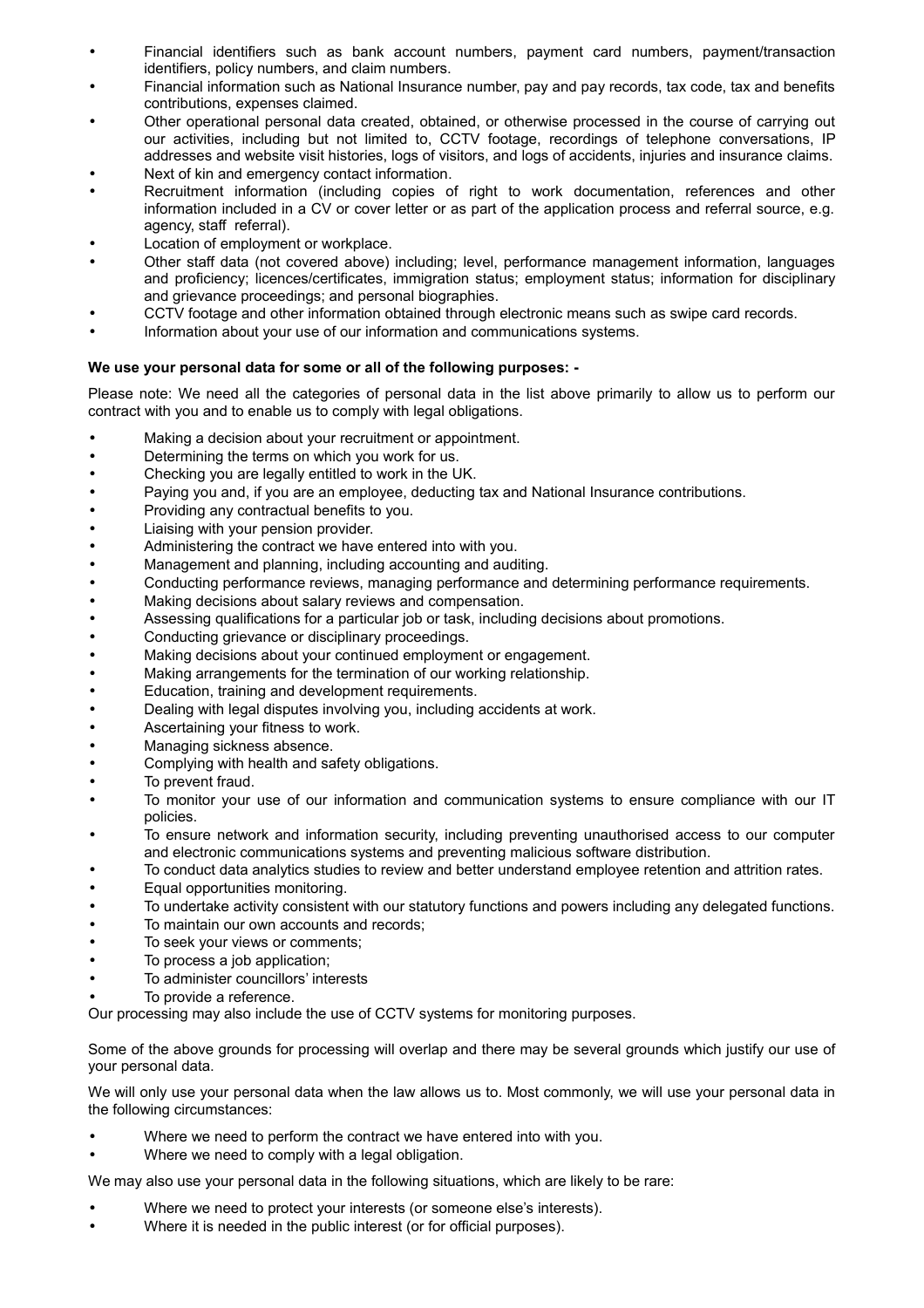#### **How we use sensitive personal data**

• We may process sensitive personal data relating to staff, councillors and role holders including, as appropriate:

information about your physical or mental health or condition in order to monitor sick leave and take decisions on your fitness for work;

your racial or ethnic origin or religious or similar information in order to monitor compliance with equal opportunities legislation;

in order to comply with legal requirements and obligations to third parties.

- These types of data are described in the GDPR as "Special categories of data" and require higher levels of protection. We need to have further justification for collecting, storing and using this type of personal data.
- We may process special categories of personal data in the following circumstances:

In limited circumstances, with your explicit written consent.

Where we need to carry out our legal obligations.

Where it is needed in the public interest, such as for equal opportunities monitoring or in relation to our pension scheme.

Where it is needed to assess your working capacity on health grounds, subject to appropriate confidentiality safeguards.

• Less commonly, we may process this type of personal data where it is needed in relation to legal claims or where it is needed to protect your interests (or someone else's interests) and you are not capable of giving your consent, or where you have already made the information public.

#### **Do we need your consent to process your sensitive personal data?**

- We do not need your consent if we use your sensitive personal data in accordance with our rights and obligations in the field of employment and social security law.
- In limited circumstances, we may approach you for your written consent to allow us to process certain sensitive personal data. If we do so, we will provide you with full details of the personal data that we would like and the reason we need it, so that you can carefully consider whether you wish to consent.
- You should be aware that it is not a condition of your contract with us that you agree to any request for consent from us.

#### **Information about criminal convictions**

- We may only use personal data relating to criminal convictions where the law allows us to do so. This will usually be where such processing is necessary to carry out our obligations and provided we do so in line with our data protection policy.
- Less commonly, we may use personal data relating to criminal convictions where it is necessary in relation to legal claims, where it is necessary to protect your interests (or someone else's interests) and you are not capable of giving your consent, or where you have already made the information public.
- We will only collect personal data about criminal convictions if it is appropriate given the nature of the role and where we are legally able to do so. Where appropriate, we will collect personal data about criminal convictions as part of the recruitment process or we may be notified of such personal data directly by you in the course of you working for us.

## **What is the legal basis for processing your personal data?**

Some of our processing is necessary for compliance with a legal obligation.

We may also process data if it is necessary for the performance of a contract with you, or to take steps to enter into a contract.

We will also process your data in order to assist you in fulfilling your role in the council including administrative support or if processing is necessary for compliance with a legal obligation.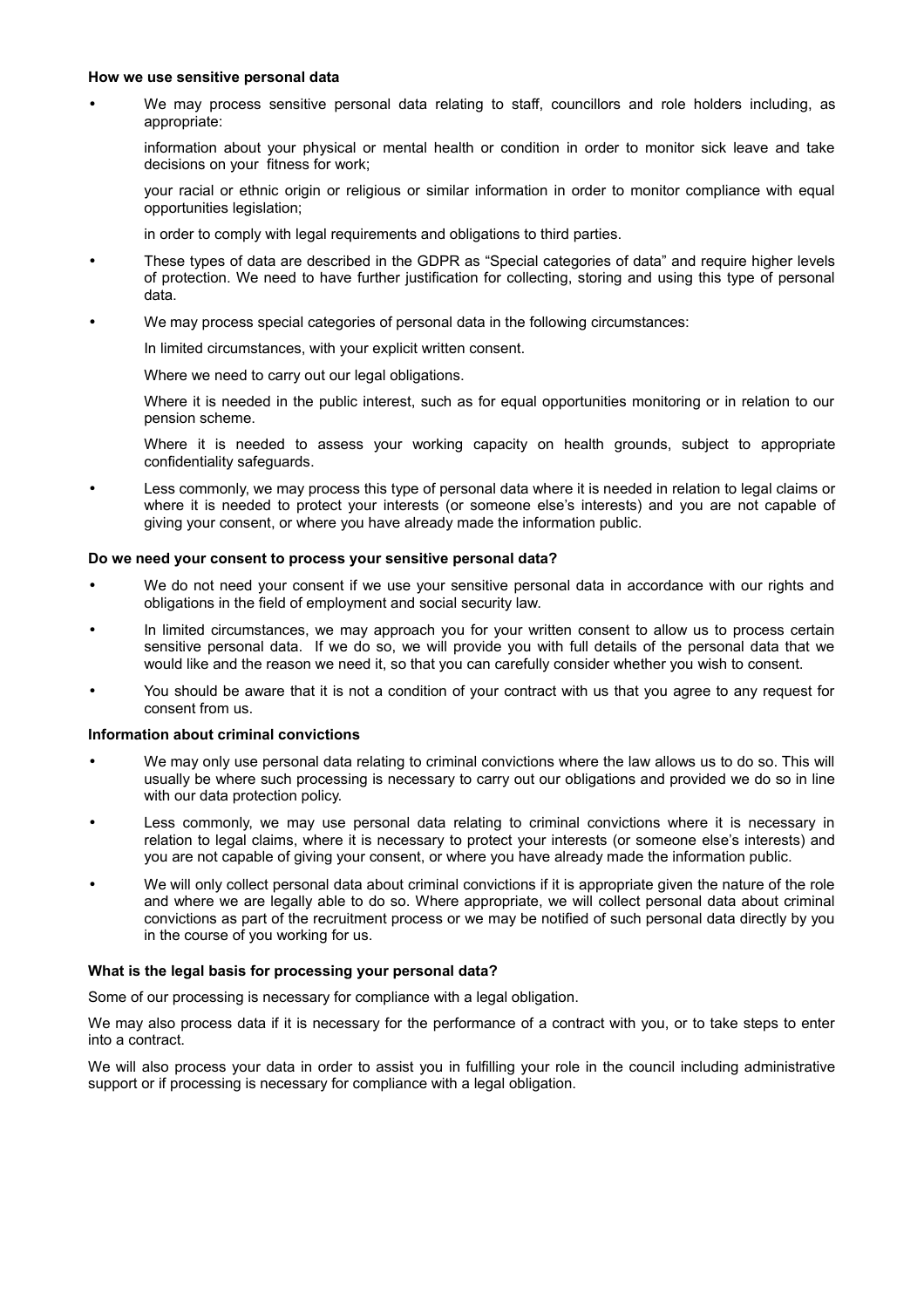# **Sharing your personal data**

Your personal data will only be shared with third parties including other data controllers where it is necessary for the performance of the data controllers' tasks or where you first give us your prior consent. It is likely that we will need to share your data with:

- Our agents, suppliers and contractors. For example, we may ask a commercial provider to manage our HR/ payroll functions, or to maintain our database software;
- Other persons or organisations operating within local community.
- Other data controllers, such as local authorities, public authorities, central government and agencies such as HMRC and DVLA
- Staff pension providers
- Former and prospective employers
- DBS services suppliers
- Payroll services providers
- Professional advisor's
- Trade unions or employee representatives

# **How long do we keep your personal data?**

We will keep some records permanently if we are legally required to do so. We may keep some other records for an extended period of time. For example, it is currently best practice to keep financial records for a minimum period of 8 years to support HMRC audits or provide tax information. We may have legal obligations to retain some data in connection with our statutory obligations as a public authority. The council is permitted to retain data in order to defend or pursue claims. In some cases the law imposes a time limit for such claims (for example 3 years for personal injury claims or 6 years for contract claims). We will retain some personal data for this purpose as long as we believe it is necessary to be able to defend or pursue a claim. In general, we will endeavour to keep data only for as long as we need it. This means that we will delete it when it is no longer needed.

# **Your responsibilities**

It is important that the personal data we hold about you is accurate and current. Please keep us informed if your personal data changes during your working relationship with us.

# **Your rights in connection with personal data**

You have the following rights with respect to your personal data: -

When exercising any of the rights listed below, in order to process your request, we may need to verify your identity for your security. In such cases we will need you to respond with proof of your identity before you can exercise these rights.

# *1. The right to access personal data we hold on you*

- At any point you can contact us to request the personal data we hold on you as well as why we have that personal data, who has access to the personal data and where we obtained the personal data from. Once we have received your request we will respond within one month.
- There are no fees or charges for the first request but additional requests for the same personal data or requests which are manifestly unfounded or excessive may be subject to an administrative fee.

# *2. The right to correct and update the personal data we hold on you*

• If the data we hold on you is out of date, incomplete or incorrect, you can inform us and your data will be updated.

# *3. The right to have your personal data erased*

- If you feel that we should no longer be using your personal data or that we are unlawfully using your personal data, you can request that we erase the personal data we hold.
- When we receive your request we will confirm whether the personal data has been deleted or the reason why it cannot be deleted (for example because we need it for to comply with a legal obligation).

# *4. The right to object to processing of your personal data or to restrict it to certain purposes only*

• You have the right to request that we stop processing your personal data or ask us to restrict processing. Upon receiving the request we will contact you and let you know if we are able to comply or if we have a legal obligation to continue to process your data.

# *5. The right to data portability*

- You have the right to request that we transfer some of your data to another controller. We will comply with your request, where it is feasible to do so, within one month of receiving your request.
- *6. The right to withdraw your consent to the processing at any time for any processing of data to which consent was obtained*
- You can withdraw your consent easily by telephone, email, or by post (see Contact Details below).

# *7. The right to lodge a complaint with the Information Commissioner's Office.*

• You can contact the Information Commissioners Office on 0303 123 1113 or via email https://ico.org.uk/global/contact-us/email/ or at the Information Commissioner's Office, Wycliffe House, Water Lane, Wilmslow, Cheshire SK9 5AF.